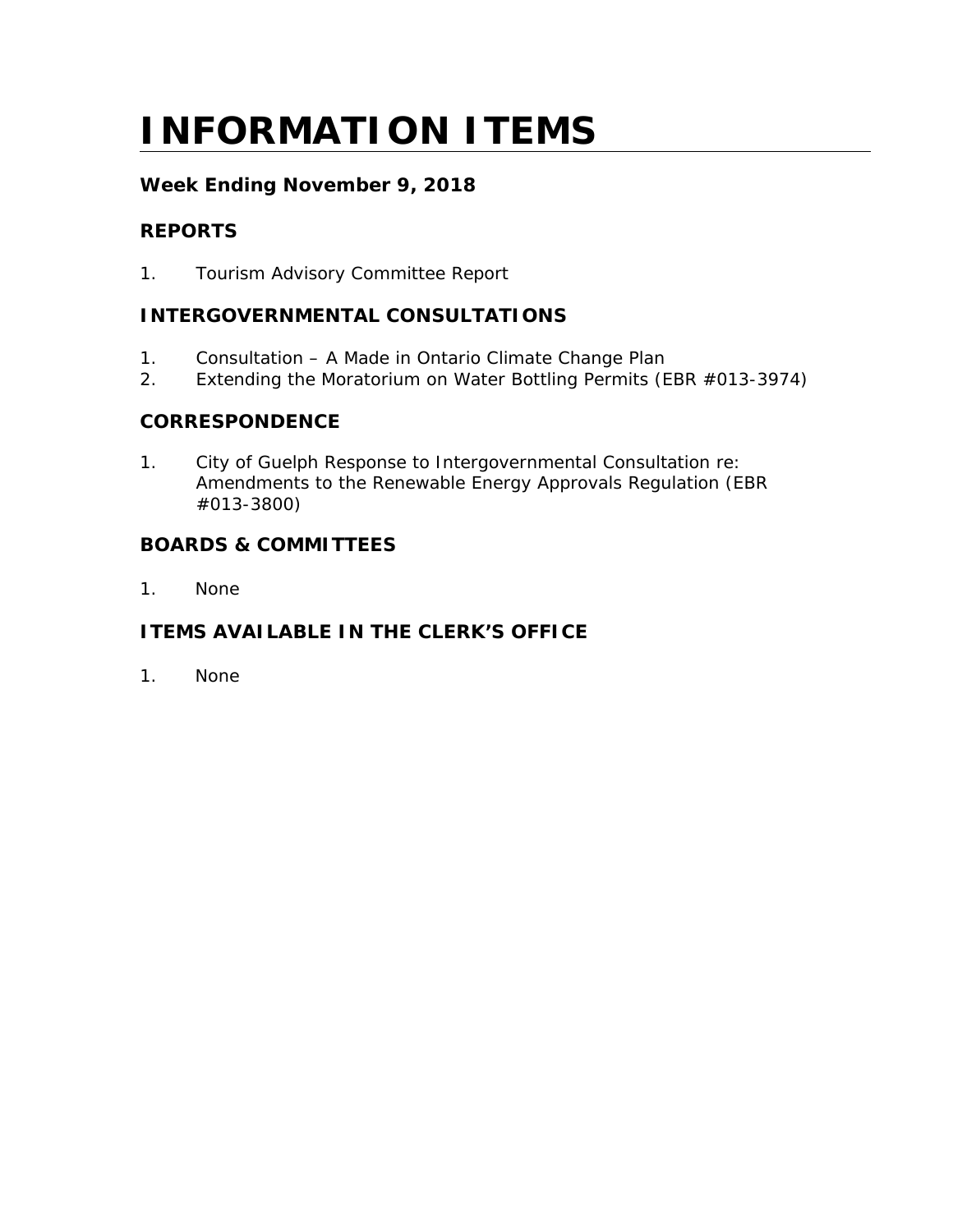# **Information Report**



Service Area Public Services Date Friday, November 9, 2018 Subject **Tourism Advisory Committee Report** Report Number PS-2018-34

# **Executive Summary**

### **Purpose of Report**

To submit to Council the 2018 Tourism Advisory Committee annual report.

### **Key Findings**

The Tourism Advisory Committee advised staff on matters related to tourism destination development in three priority areas: destination animation fund, municipal accommodation tax and stakeholder engagement to support the community plan.

#### **Financial Implications**

None

# **Report**

City Council established the Tourism Advisory Committee in 2015 to provide strategic input and advice on the implementation of the 2014 Tourism Operational Review and matters affecting the tourism industry.

The committee's report advising on the recommendations of the 2014 Tourism Operational Review was completed in 2016.

In 2018, the ten-member committee has met five times. During that period the committee advised staff on various projects including the destination animation fund, the municipal accommodation tax legislation and the development of the Community Plan through tourism stakeholder engagement.

#### **Destination animation funding**

Committee members assessed the application criteria for the 2018 destination animation fund. The fund was administered by Regional Tourism Organization 4 and available to Guelph businesses, organizations and individuals. Six applicants received funding that supported creating new or enhanced visitor experiences in Guelph. The committee advised on the continuation of the program for 2019 with adjustments to the funding categories. In 2019, the fund will support opportunities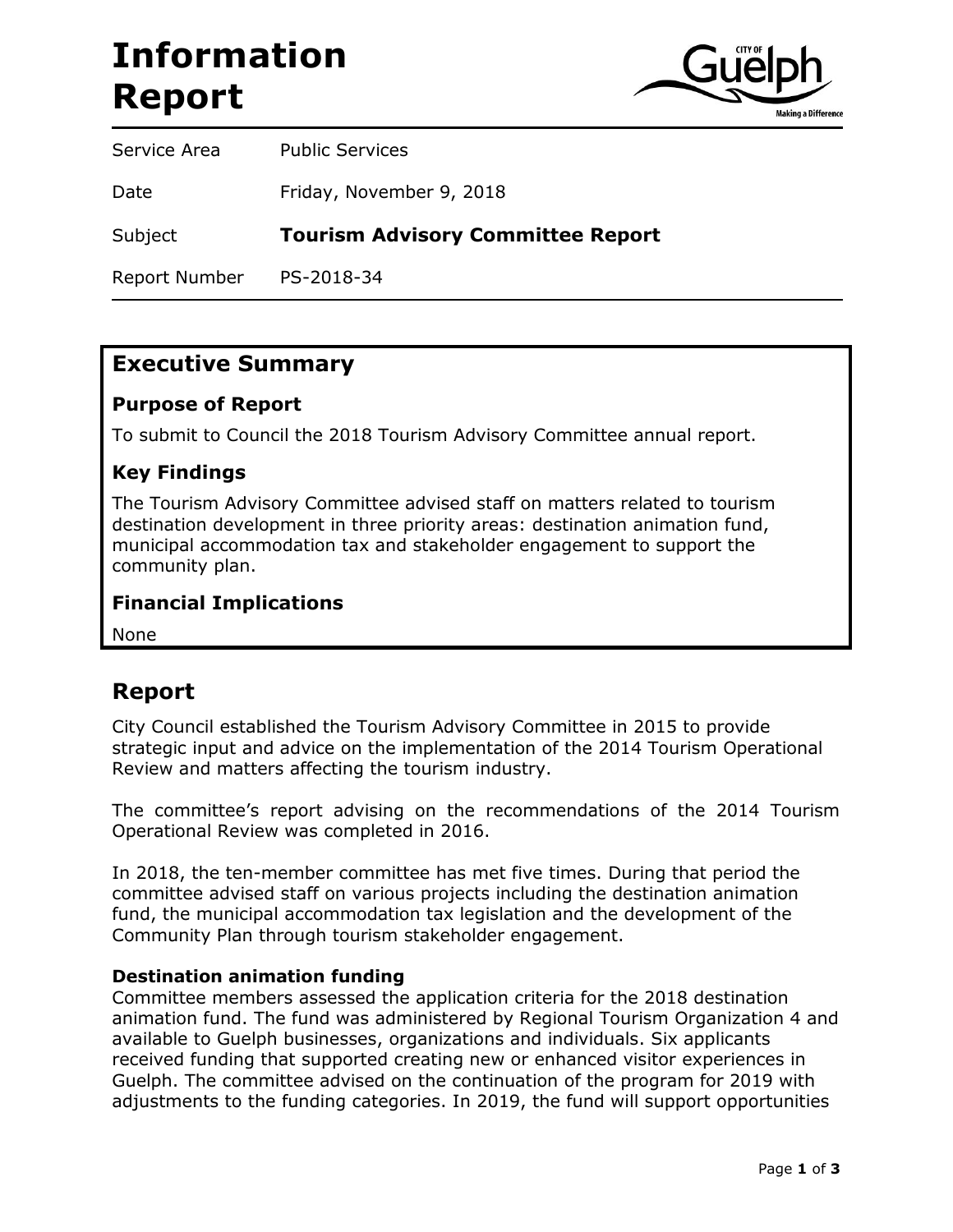under three streams: destination animation, destination hygiene (or infrastructure) and destination storytelling.

#### **Municipal Accommodation Tax**

The committee focused on increasing their knowledge and understanding of the new municipal accommodation tax legislation and its potential impact on Guelph's tourism industry. This included reviewing other tax levy models, organizational structures of comparable municipalities and beginning to gather feedback from Guelph hotel management. Work in 2019, will focus on how to utilize funding to increase tourism development before seeking council approval.

#### **Community Plan**

The committee advised on the staff approach to engaging tourism stakeholders and visitors in conversations about the Community Plan throughout 2018. They also provided input and feedback to the Community Plan with a destination identity lens.

In 2019, the committee's advisory work will have an emphasis on development and proposal of a municipal accommodation tax, while continuing to support projects that grow Guelph's destination identity.

# **Financial Implications**

None

# **Consultations**

Tourism Advisory Committee Chair

# **Corporate Administrative Plan**

### **Overarching Goals**

Service Excellence Innovation

#### **Service Area Operational Work Plans**

Our Services - Municipal services that make lives better Our Resources – A solid foundation for a growing city

### **Departmental Approval**

N/A

#### **Report Author**

Stacey Dunnigan, Manager, Culture and Tourism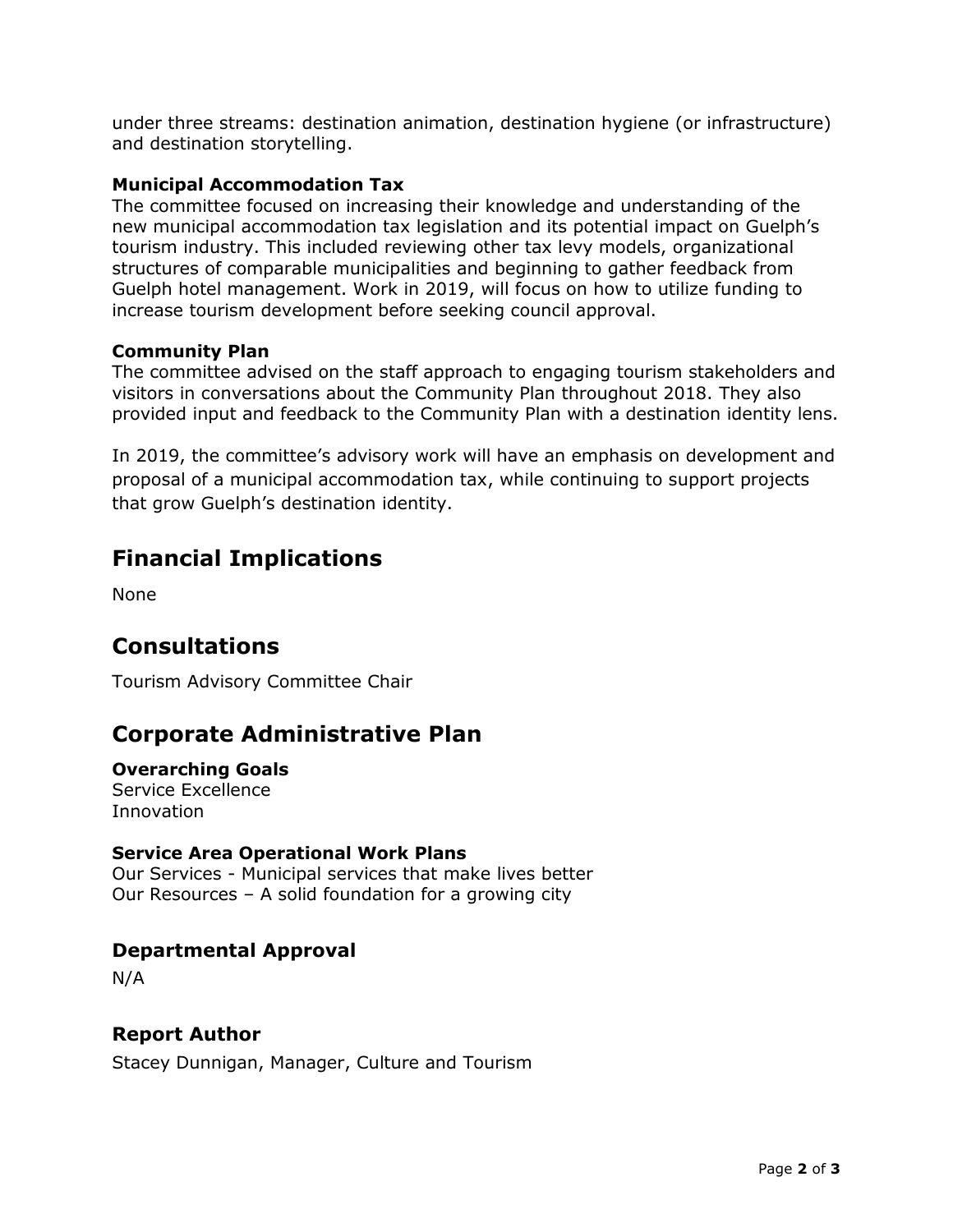General Manager, Deputy CAO Culture, Tourism and Community Public Services Investment 519-822-1260 ext. 2621 519-822-1260 ext. 2588 danna.evans@guelph.ca colleen.clack@guelph.ca

\_\_\_\_\_\_\_\_\_\_\_\_\_\_\_\_\_\_\_\_\_\_\_\_\_\_ \_\_\_\_\_\_\_\_\_\_\_\_\_\_\_\_\_\_\_\_\_\_\_\_\_\_

**Approved By**<br> **Recommended By**<br> **Recommended By**<br> **Colleen Clack** Colleen Clack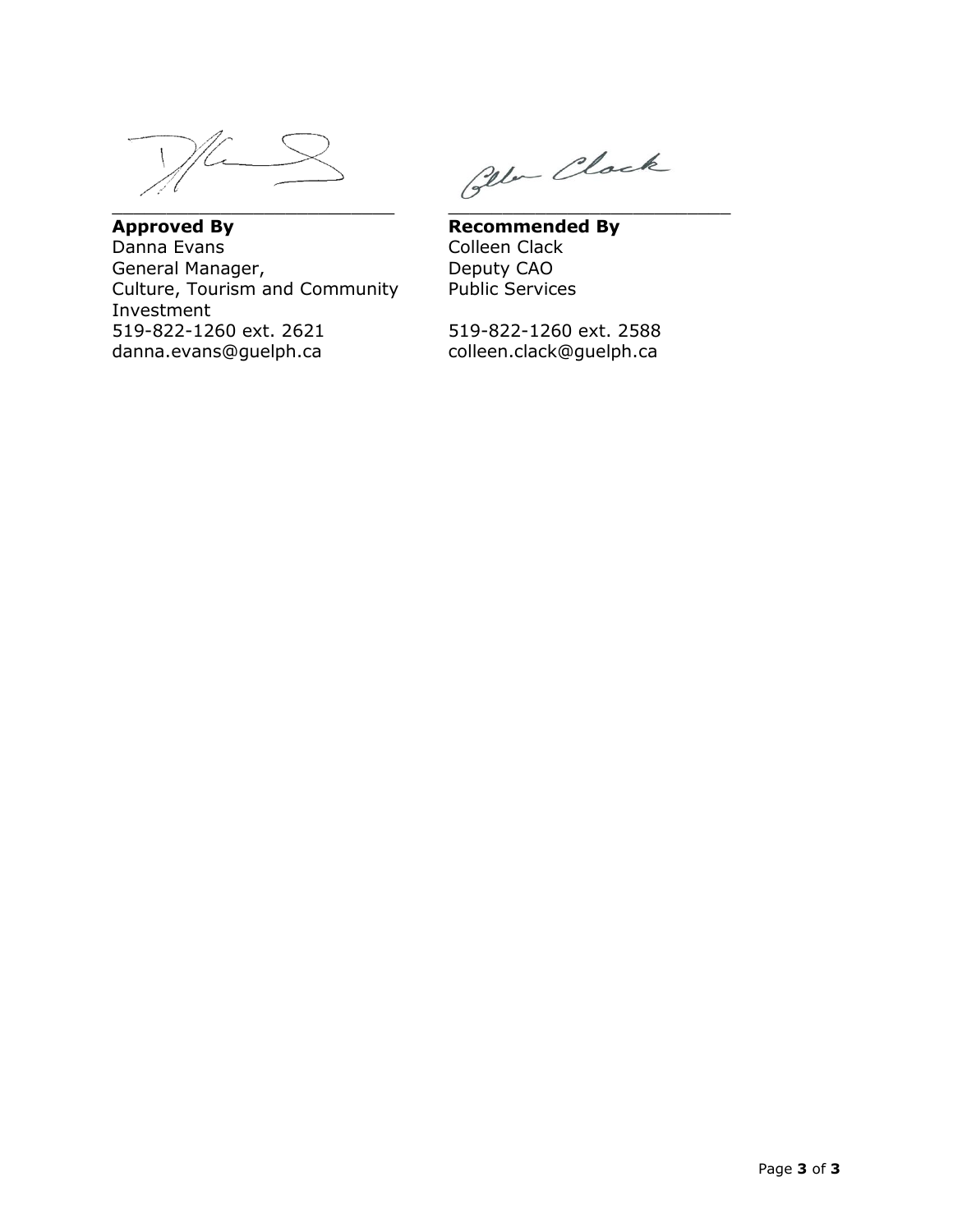| <b>Provincial/Federal Consultation Alert</b>                                |                                                                  |                                 |                                                                                                                                                                                                                                                                                                                                                                                                                                                                                       |                           |                                                                                                                                                                                                                                                                  |                                   |                                                                       |  |  |  |  |  |
|-----------------------------------------------------------------------------|------------------------------------------------------------------|---------------------------------|---------------------------------------------------------------------------------------------------------------------------------------------------------------------------------------------------------------------------------------------------------------------------------------------------------------------------------------------------------------------------------------------------------------------------------------------------------------------------------------|---------------------------|------------------------------------------------------------------------------------------------------------------------------------------------------------------------------------------------------------------------------------------------------------------|-----------------------------------|-----------------------------------------------------------------------|--|--|--|--|--|
| <b>Title</b>                                                                | <b>Ministry</b>                                                  | Consultation<br><b>Deadline</b> | <b>Summary</b>                                                                                                                                                                                                                                                                                                                                                                                                                                                                        | Proposed<br>Form of Input | Rationale                                                                                                                                                                                                                                                        | Lead                              | <b>Link to Ministry</b><br>Website                                    |  |  |  |  |  |
| Consultatio<br>n- A Made<br>in Ontario<br>Plan<br>Climate<br>Change<br>Plan | Ministry of<br>the<br>Environment,<br>Conservation,<br>and Parks | November<br>16, 2018            | The Ministry is developing a new<br>climate change plan. The<br>Province is currently seeking<br>input from stakeholders on the<br>following areas of focus:<br>Understanding the effects<br>of climate change in the<br>community<br>Ensuring polluters are<br>held accountable and<br>reducing greenhouse gas<br>emissions<br>Improving Ontario's<br>business climate<br>Finding a balanced<br>approach that puts<br>people first and makes<br>life more affordable for<br>families | Online<br>submission      | As part of advancement of the<br>City's longer term climate change<br>planning, input into the province's<br>new climate change plan is a key<br>way to highlight areas of interest to<br>the City and attempt to influence<br>the focus of the provincial plan. | Melissa<br>Bauman/Alex<br>Chapman | https://www.ontario.ca/for<br>m/tell-us-your-ideas-<br>climate-change |  |  |  |  |  |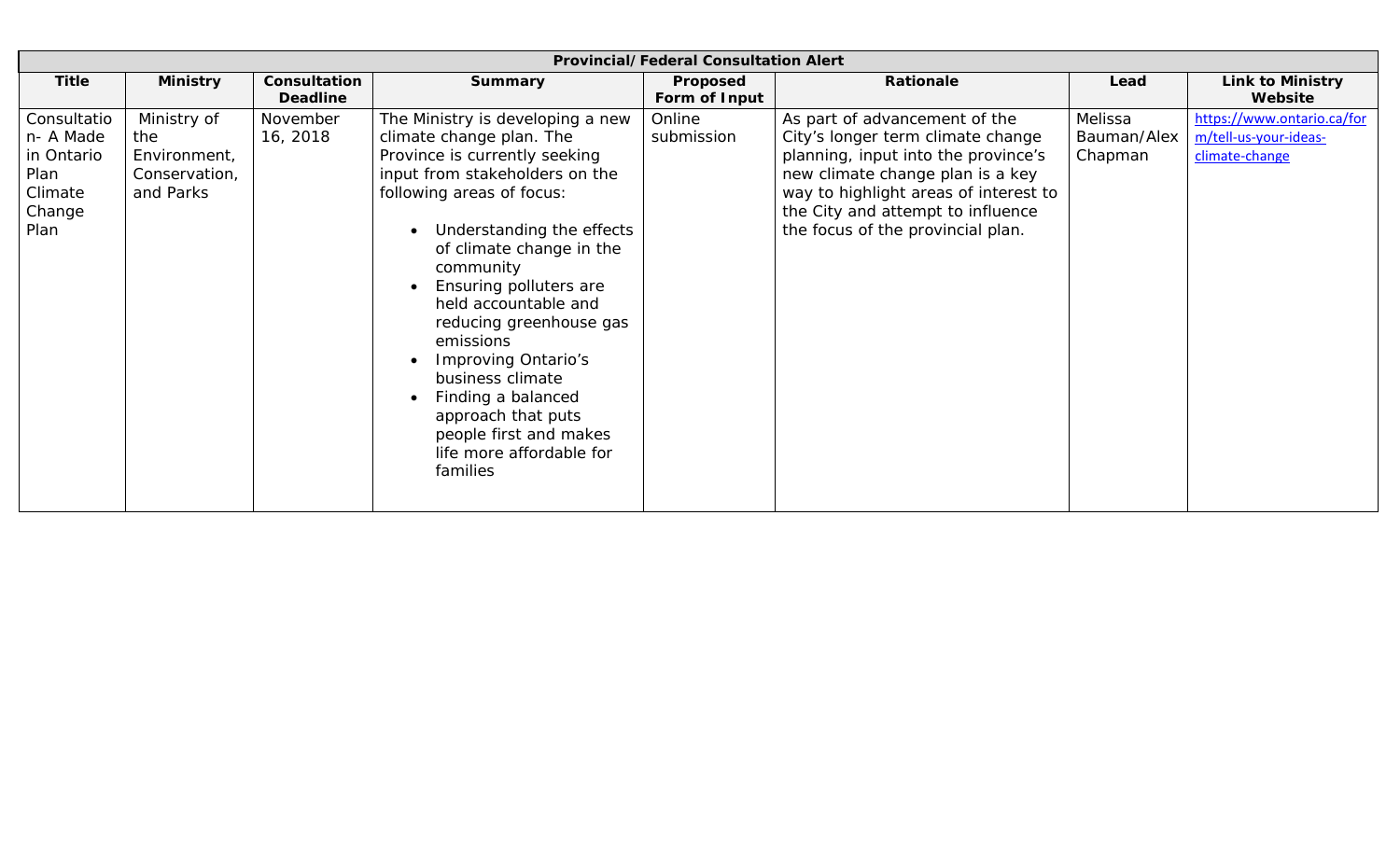| <b>Provincial/Federal Consultation Alert</b>                                            |                                                               |                                 |                                                                                                                                                                                                                                              |                              |                                                                                                                                                                                                                                                                                                                                                                                                                                                                                     |                                        |                                            |  |  |  |  |  |
|-----------------------------------------------------------------------------------------|---------------------------------------------------------------|---------------------------------|----------------------------------------------------------------------------------------------------------------------------------------------------------------------------------------------------------------------------------------------|------------------------------|-------------------------------------------------------------------------------------------------------------------------------------------------------------------------------------------------------------------------------------------------------------------------------------------------------------------------------------------------------------------------------------------------------------------------------------------------------------------------------------|----------------------------------------|--------------------------------------------|--|--|--|--|--|
| <b>Title</b>                                                                            | <b>Ministry</b>                                               | Consultation<br><b>Deadline</b> | <b>Summary</b>                                                                                                                                                                                                                               | Proposed<br>Form of<br>Input | Rationale                                                                                                                                                                                                                                                                                                                                                                                                                                                                           | Lead                                   | <b>Link to Ministry Website</b>            |  |  |  |  |  |
| Extending<br>the<br>moratorium<br>on water<br>bottling<br>permits<br>(EBR 013-<br>3974) | Ministry of the<br>Environment,<br>Conservation,<br>and Parks | November<br>29, 2018            | The Ministry is<br>proposing to extend the<br>current moratorium on<br>new or increasing<br>permits to take<br>groundwater to produce<br>bottled water. This<br>would extend the<br>moratorium for up to<br>one year, to January 1,<br>2020. | EBR<br>submission            | The City is responding to the proposed<br>regulation to extend the moratorium on<br>permits to take groundwater as this<br>program has been a policy issue<br>previously addressed by the City.<br>The City has previously responded to the<br>province stating that the province develop<br>a provincially funded, comprehensive<br>water management program. In the<br>response to the province, the City plans<br>to reiterate this request to the new<br>provincial government. | Dave<br>Belanger/<br>Melissa<br>Bauman | https://ero.ontario.ca/notice/013-<br>3974 |  |  |  |  |  |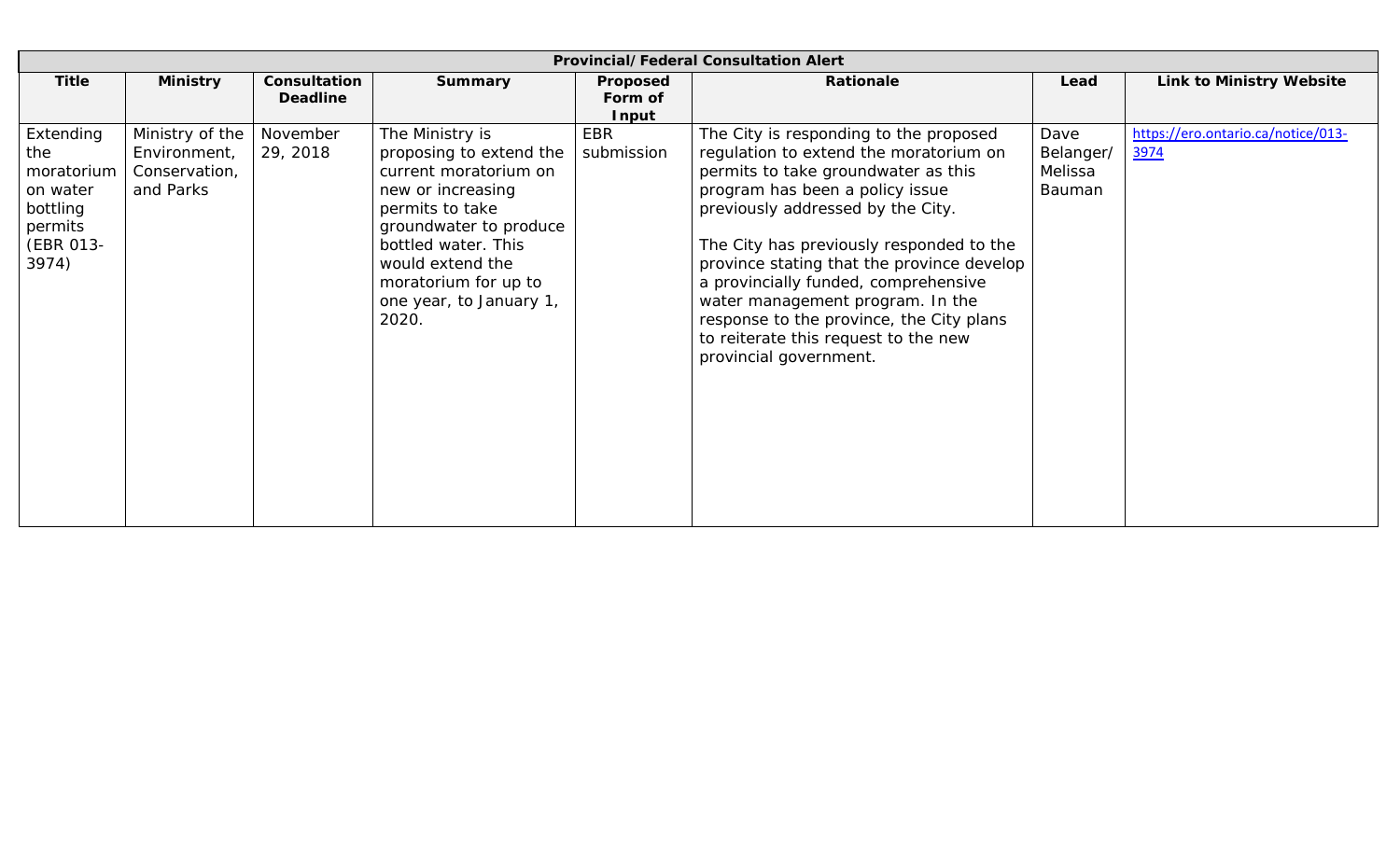

November 5, 2018

Client Services and Permissions Branch 135 St. Clair Avenue West 1st Floor Toronto ON M4V 1P5 Canada

Dear Stephanie DeSousa,

#### RE: **Comments on (EBR #013-3800)**

Thank you for the opportunity to comment on the Amendments to the Renewable Energy Approvals Regulation, EBR #013-3800.

#### **Comments from the City of Guelph**

The City of Guelph (the City) is seeking innovative approaches to renewing key infrastructure that supports smart growth, the economy and the environmental prosperity of the community. For the City, the Renewable Energy Approvals Regulation helped to enable renewable energy projects that support long-term, sustainable energy production, as well as job creation throughout the province.

Renewable energy sources, such as wind, solar, biogas and hydro, are low carbon alternatives and produce few greenhouse gas (GHG) emissions and dramatically reduces the dependence on non-renewable applications and fossil fuels as a source of energy. By further diversifying Ontario's energy generation with renewable energy creates a more robust energy system with less exposure to commodity price fluctuations.

This regulatory amendment would affect future renewable energy approval applicants and the City's future energy initiatives. As part of the City's longer term planning and climate change mitigation efforts, the cancellation of this regulation will greatly impact the City in reaching its 100% renewable energy by 2050 target and the reduction of GHG emissions.

As the Province considers its priorities in the development of its new climate change plan, the City of Guelph respectfully asks that the government consider the advancement of renewable energy projects within that plan.

**City Hall** 1 Carden St Guelph, ON Canada N1H 3A1

T 519-822-1260 TTY 519-826-9771